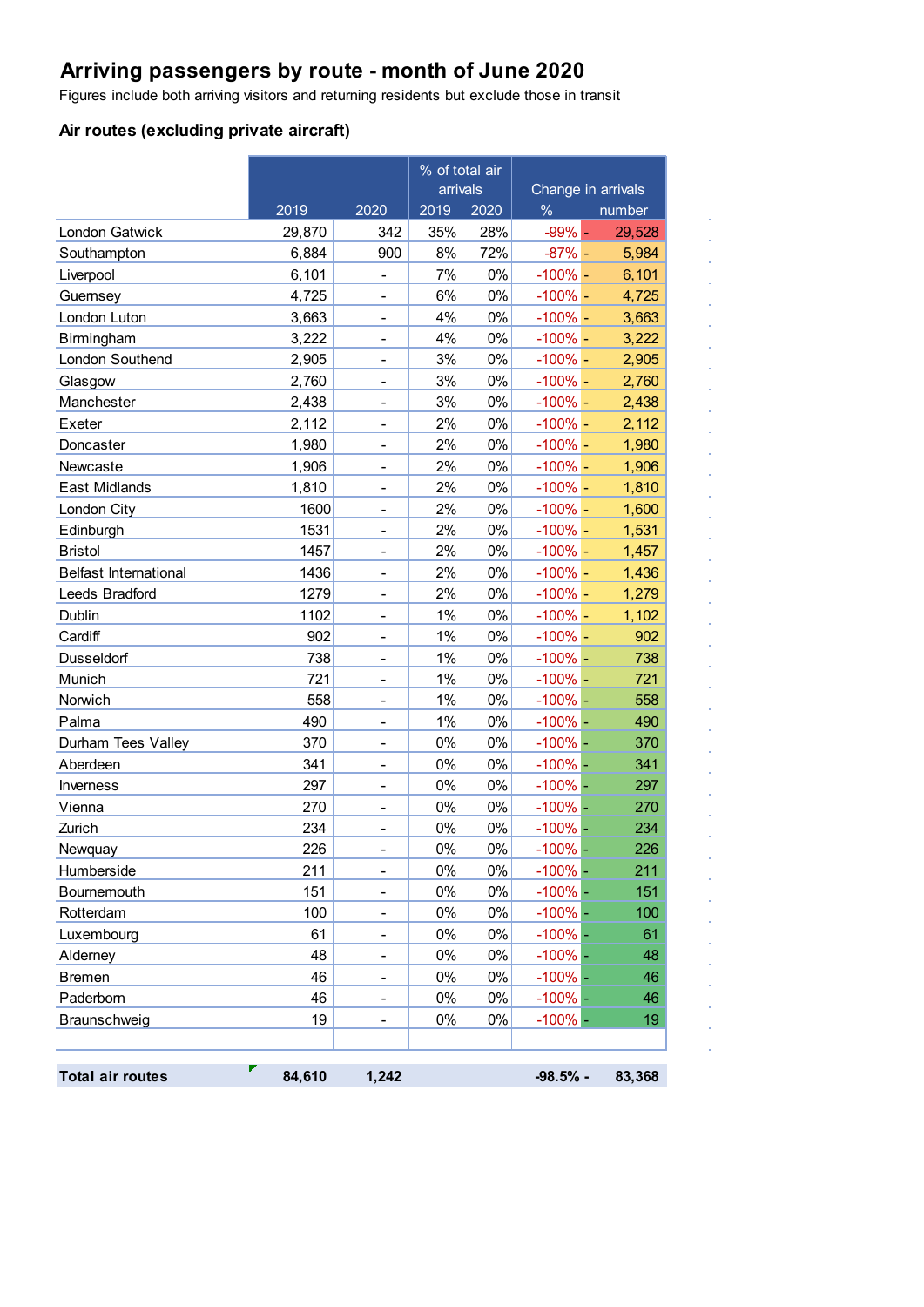## **Arriving passengers by route - month of June 2020**

Figures include both arriving visitors and returning residents but exclude those in transit

#### **Sea routes**

|                     |        |      | % of total sea<br>arrivals |       | Change in arrivals |        |
|---------------------|--------|------|----------------------------|-------|--------------------|--------|
|                     | 2019   | 2020 | 2019                       | 2020  | $\%$               | number |
| St Malo             | 22,660 | 197  | 53%                        | 74%   | $-99\%$ $-$        | 22,463 |
| Portsmouth          | 706    | 53   | 2%                         | 20%   | $-92% -$           | 653    |
| Granville           | 2,641  | 12   | 6%                         | 4%    | $-100\%$ -         | 2,629  |
| Guernsey            | 5,603  | 6    | 13%                        | 2%    | $-100\% -$         | 5,597  |
| Poole               | 6,167  | -    | 14%                        | 0%    | $-100\%$ -         | 6,167  |
| Visiting Yachtsmen  | 2,932  | ۰    | 7%                         | 0%    | $-100\%$ -         | 2,932  |
| Sark                | 1,107  | ۰    | 3%                         | $0\%$ | $-100\%$ -         | 1,107  |
| Carteret            | 1,086  |      | 3%                         | $0\%$ | $-100\%$ -         | 1,086  |
| <b>Cruise Ships</b> |        |      | $0\%$                      | 0%    |                    |        |
|                     |        |      |                            |       |                    |        |
|                     |        |      |                            |       |                    |        |
| Total sea routes    | 42,902 | 268  |                            |       | -99.4% -           | 42,634 |

### **Air and Sea combined**

|                              |         |       | share of<br>arrivals by air |      | Change in arrivals |         |
|------------------------------|---------|-------|-----------------------------|------|--------------------|---------|
|                              | 2019    | 2020  | 2019                        | 2020 | $\frac{0}{2}$      | number  |
| Total arrivals (air and sea) | 127,512 | 1.510 | 66%                         | 82%  | -98.8% -           | 126.002 |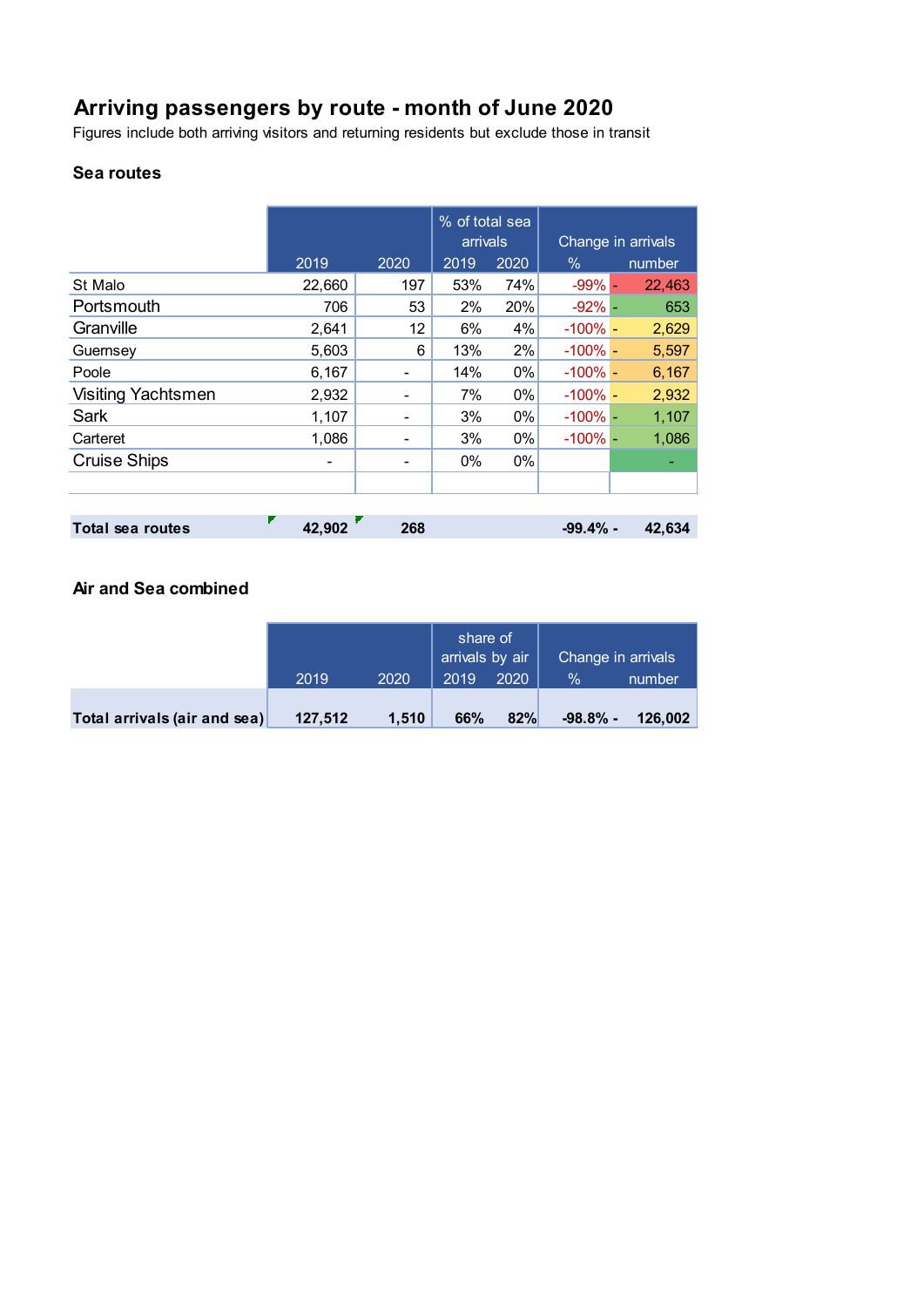#### **Arriving passengers by route - Year-to-date 2020**

Figures include both arriving visitors and returning residents but exclude those in transit

#### **Air routes (excluding private aircraft)**

|                              |                |                              | % of total air<br>arrivals |          | Change in arrivals     |            |
|------------------------------|----------------|------------------------------|----------------------------|----------|------------------------|------------|
|                              | 2019           | 2020                         | 2019                       | 2020     | $\%$                   | number     |
| London Gatwick               | 167,680        | 69,003                       | 42%                        | 53%      | $-59\%$ -              | 98,677     |
| Southampton                  | 38,362         | 13,626                       | 10%                        | 10%      | $-64% -$               | 24,736     |
| Liverpool                    | 35,561         | 11,741                       | 9%                         | 9%       | $-67% -$               | 23,820     |
| Guernsey                     | 23,388         | 8,813                        | 6%                         | 7%       | $-62% -$               | 14,575     |
| Manchester                   | 10,777         | 5,530                        | 3%                         | 4%       | $-49% -$               | 5,247      |
| Birmingham                   | 15,715         | 4,065                        | 4%                         | 3%       | $-74%$ -               | 11,650     |
| Exeter                       | 10,910         | 3,009                        | 3%                         | 2%       | $-72%$ -               | 7,901      |
| Edinburgh                    | 4,165          | 2,450                        | 1%                         | 2%       | $-41% -$               | 1,715      |
| Glasgow                      | 11,247         | 2,301                        | 3%                         | 2%       | $-80% -$               | 8,946      |
| London City                  | 8,019          | 2,035                        | 2%                         | 2%       | $-75%$ -               | 5,984      |
| <b>Bristol</b>               | 6,001          | 1,899                        | 2%                         | 1%       | $-68% -$               | 4,102      |
| Madeira                      | 2,554          | 1,731                        | 1%                         | 1%       | $-32%$ -               | 823        |
| East Midlands                | 7,734          | 1,060                        | 2%                         | 1%       | $-86%$ -               | 6,674      |
| Cardiff                      | 3,862          | 815                          | 1%                         | 1%       | $-79% -$               | 3,047      |
| Tenerife                     | 1,116<br>882   | 631<br>459                   | 0%<br>0%                   | 0%<br>0% | $-43% -$<br>$-48% -$   | 485<br>423 |
| Geneva<br>London Luton       | 11,421         | 328                          | 3%                         | 0%       | $-97%$ -               | 11,093     |
| Paris                        | $\overline{a}$ | 148                          | 0%                         | 0%       |                        | 148        |
| Newcastle                    | 5,437          | 66                           | 1%                         | 0%       | $-99% -$               | 5,371      |
| Grenoble                     | 206            | 65                           | 0%                         | 0%       | $-68%$ -               | 141        |
| Rennes                       |                | 33                           | 0%                         | 0%       |                        | 33         |
| London Heathrow              | 50             | 25                           | 0%                         | 0%       | $-50%$ -               | 25         |
| Warsaw                       |                | 11                           | 0%                         | 0%       |                        | 11         |
| London Southend              | 8,233          | $\overline{a}$               | 2%                         | 0%       | $-100%$ -              | 8,233      |
| Doncaster                    | 6,784          | $\overline{\phantom{a}}$     | 2%                         | 0%       | $-100\%$ -             | 6,784      |
| <b>Belfast International</b> | 3,664          | $\overline{\phantom{a}}$     | 1%                         | 0%       | $-100\%$ -             | 3,664      |
| Dublin                       | 3,032          | ä,                           | 1%                         | 0%       | $-100\%$ -             | 3,032      |
| Leeds Bradford               | 1,739          | $\blacksquare$               | 0%                         | 0%       | $-100\%$ -             | 1,739      |
| Dusseldorf                   | 1,532          | $\overline{\phantom{a}}$     | 0%                         | 0%       | $-100% -$              | 1,532      |
| Munich                       | 1,371          | ä,                           | 0%                         | 0%       | $-100%$ -              | 1,371      |
| Norwich                      | 1,046          | $\overline{\phantom{a}}$     | 0%                         | 0%       | $-100\%$ -             | 1,046      |
| Aberdeen                     | 579            | $\overline{\phantom{a}}$     | 0%                         | 0%       | $-100\%$ -             | 579        |
| Palma                        | 571            | $\blacksquare$               | $0\%$                      | 0%       | $-100\%$ -             | 571        |
| Durham Tees Valley           | 524            | $\overline{\phantom{a}}$     | 0%                         | 0%       | $-100\%$ -             | 524        |
| Zurich                       | 417            | $\overline{\phantom{a}}$     | 0%                         | 0%       | $-100\%$ -             | 417        |
| Vienna                       | 371            | ÷,                           | 0%                         | 0%       | $-100\%$ -             | 371        |
| Humberside                   | 349            | ٠                            | 0%                         | 0%       | $-100\%$ -             | 349        |
| Bournemouth                  | 326            | -                            | 0%                         | 0%       | $-100\%$ -             | 326        |
| Inverness                    | 297            | $\qquad \qquad \blacksquare$ | 0%                         | $0\%$    | $-100\%$ -             | 297        |
| Newquay                      | 288            | ٠                            | 0%                         | 0%       | $-100\%$ -             | 288        |
| Akureyri Airport             | 196            | ÷                            | 0%                         | 0%       | $-100%$ -              | 196        |
| Rotterdam                    | 191            | $\overline{a}$               | 0%                         | 0%       | $-100\%$ -             | 191        |
| Malaga                       | 178            | $\overline{\phantom{0}}$     | 0%                         | 0%       | $-100%$ -              | 178        |
| Rostock-Laage Airport        | 122            | ÷                            | 0%                         | 0%       | $-100%$ -              | 122        |
| Friedrichshafen              | 104            | $\qquad \qquad \blacksquare$ | $0\%$                      | 0%       | $-100%$ -              | 104        |
| Alderney<br><b>Dresden</b>   | 98<br>68       | ٠                            | 0%<br>0%                   | 0%       | $-100%$ -<br>$-100%$ - | 98         |
|                              |                | ÷<br>÷,                      |                            | 0%       | $-100%$ -              | 68         |
| Leipzig<br>Luxembourg        | 66<br>61       | $\overline{\phantom{0}}$     | 0%<br>0%                   | 0%<br>0% | $-100%$ -              | 66<br>61   |
| Frankfurt                    | 55             | ÷                            | 0%                         | 0%       | $-100%$ -              | 55         |
| <b>Berlin Tegel</b>          | 50             | ٠                            | 0%                         | 0%       | $-100%$ -              | 50         |
| Kassel                       | 50             | ٠                            | 0%                         | 0%       | $-100%$ -              | 50         |
| <b>Bremen</b>                | 46             | ÷                            | 0%                         | 0%       | $-100%$ -              | 46         |
| Paderborn                    | 46             | $\frac{1}{2}$                | 0%                         | 0%       | $-100%$ -              | 46         |
| Stuttgart                    | 40             | $\overline{\phantom{0}}$     | 0%                         | 0%       | $-100%$ -              | 40         |
| Saarbrücken                  | 37             | ÷                            | 0%                         | 0%       | $-100%$ -              | 37         |
| Dortmund                     | 36             | ٠                            | 0%                         | 0%       | $-100%$ -              | 36         |
| Munster                      | 30             | ٠                            | $0\%$                      | 0%       | $-100%$                | 30         |
| Erfurt                       | 29             |                              | 0%                         | 0%       | $-100%$ -              | 29         |
| Braunschweig                 | 19             | L,                           | 0%                         | 0%       | $-100%$ -              | 19         |
|                              |                |                              |                            |          |                        |            |

| <b>Total air routes</b><br>397,732 129,844 |  | $-67.4\% - 267.888$ |  |
|--------------------------------------------|--|---------------------|--|
|--------------------------------------------|--|---------------------|--|